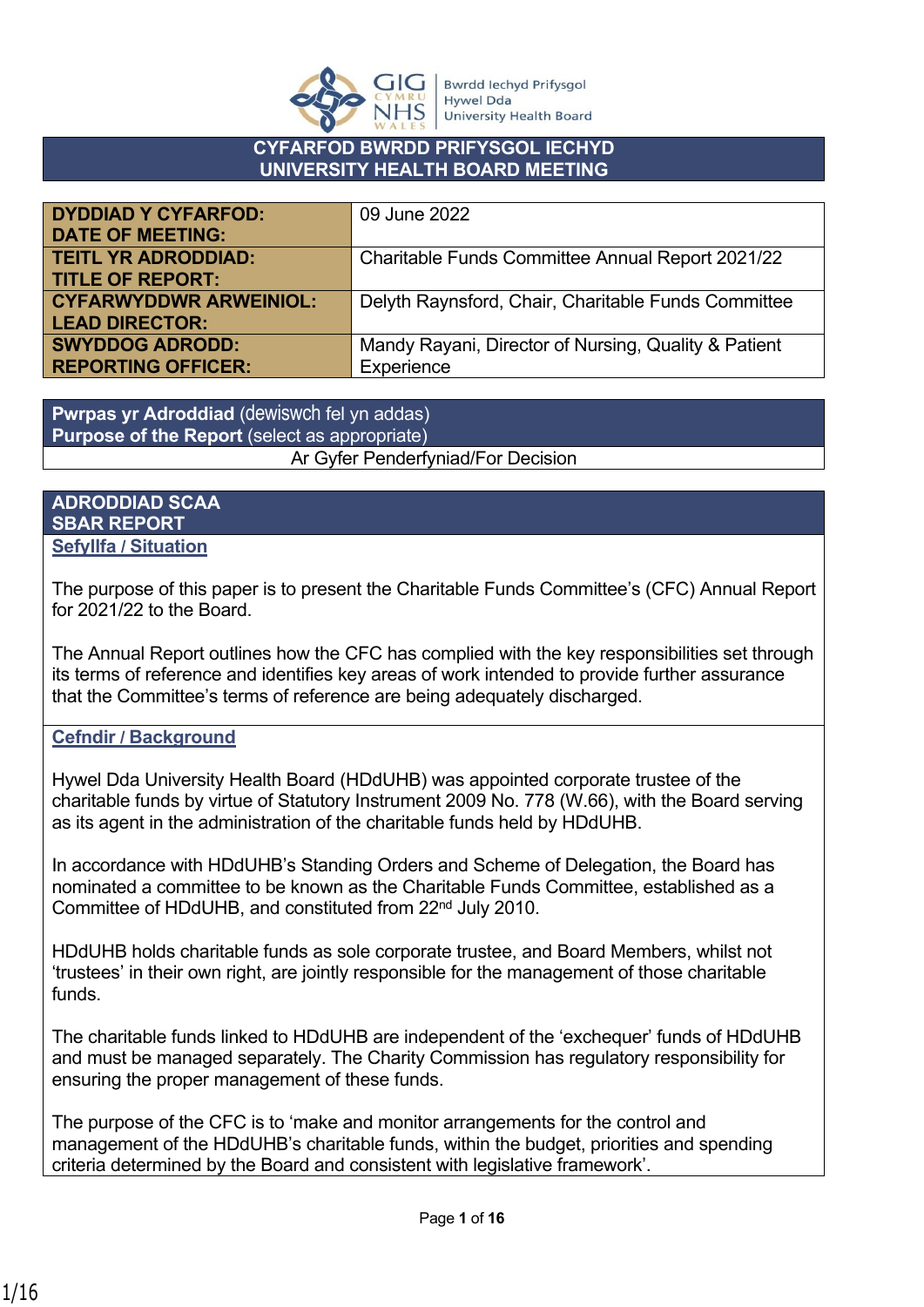This paper outlines the governance arrangements in place to ensure that the Committee's terms of reference are adequately discharged and that our registered charity, Hywel Dda Health Charities, operates to a high standard with limited exposure to any kind of risk, both financial and non-financial.

#### **Asesiad / Assessment**

The CFC Annual Report 2021/22 is intended to outline how the Committee and its Sub-Committee has complied with the duties delegated by the Board through the terms of reference set, and also to identify key actions that have been taken to address issues within the Committee's remit.

The CFC has been established under Board delegation with the current terms of reference being approved by the Board at its meeting on  $29<sup>th</sup>$  July 2021.

These terms of reference clearly detail the Committee's purpose to provide assurance to the Board in its role as corporate trustee of the charitable funds held and administered by HDdUHB. The Committee is required to make and monitor arrangements for the control of the Board's charitable funds, within the budget, priorities and spending criteria determined by the Board, and consistent with the legislative framework.

#### **1. Key Responsibilities**

In discharging its role, the Committee is required to oversee and monitor implementation against the following areas of responsibility:

- Within the budget, priorities and spending criteria determined by the UHB as trustee, and consistent with the requirements of the Charities Act 2011 (or any modification of these acts) to apply the charitable funds in accordance with its respective governing documents.
- Devise, implement and approve appropriate procedures and policies to ensure that fundraising and accounting systems are robust, donations are received and coded as instructed and that all expenditure is reasonable, clinically and ethically appropriate.
- Ensure that the UHB policies and procedures for charitable funds investments are followed.
- In addition, make decisions involving the sound investment of charitable funds in a way that both preserves their value and produces a proper return consistent with prudent investment and ensuring compliance with:
	- Trustee Act 2000
	- The Charities Act 2011
	- Terms of the fund's governing documents.
- Receive at least twice a year reports for ratification from the Director of Finance and investment decisions and action taken through delegated powers upon the advice of the HDdUHB's investment adviser.
- Oversee and monitor the functions performed by the Director of Finance as defined in the UHB's Standing Financial Instructions.
- Monitor the progress of Charitable Appeal Funds where these are in place and considered to be material.
- Seek assurance on delivery against Planning Objectives aligned to the Committee, considering and scrutinising the programmes and processes that are developed and implemented, supporting and endorsing these as appropriate (PO 2E).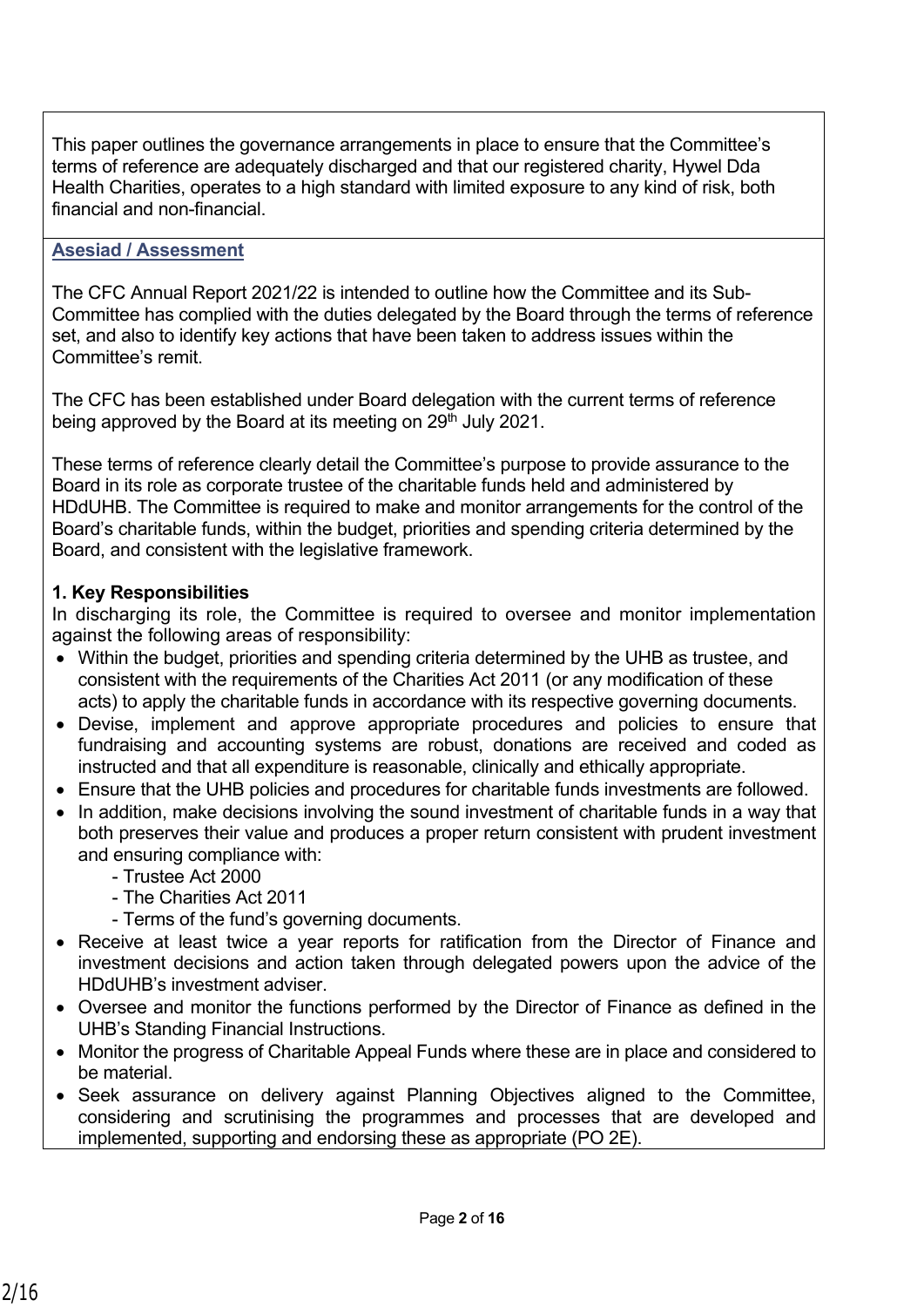- Monitor and review the UHB's scheme of delegation for Charitable Funds expenditure and to set and reflect in Financial Procedures the approved delegated limits for expenditure from Charitable Funds.
- Oversee the day to day management of the investments of the charitable funds in accordance with the investment strategy set down from time to time by the Trustees, and in accordance with the requirements of the UHB's Standing Financial Instructions.
- The appointment of an Investment Manager (where appropriate) to advise it on investment matters and the delegation of day-to-day management of some or all of the investments to that Investment Manager. The Investment Manager, if appointed, must actively manage the charitable fund on behalf of Trustees. In exercising this power, the Committee must ensure that:
	- The scope of the power delegated is clearly set out in writing and communicated with the person or persons who will exercise it;
	- There are in place adequate internal controls and procedures which will ensure that the power is being exercised properly and prudently;
	- The performance of the person or persons exercising the delegated power is regularly reviewed;
	- Where an investment manager is appointed, that the person is regulated under the Financial Services Act 1986;
	- Acquisitions or disposal of a material nature outside the terms of agreement must always have written authority of the Committee or the Chair of the Committee in conjunction with the Executive Director of Finance.
- Ensure that the banking arrangements for the charitable funds should be kept entirely distinct from the UHB's NHS funds.
- Ensure that arrangements are in place to maintain current account balances at minimum operational levels consistent with meeting expenditure obligations, the balance of funds being invested in interest bearing deposit accounts.
- The amount to be invested or redeemed from the sale of investments shall have regard to the requirements for immediate and future expenditure commitments.
- The operation of an investment pool when this is considered appropriate to the charity in accordance with charity law and the directions and guidance of the Charity Commission. The Committee shall propose the basis to the UHB Board for applying accrued income to individual funds in line with charity law and Charity Commission guidance.
- Obtain appropriate professional advice to support its investment activities.
- Regularly review investments to see if other opportunities or investment services offer a better return.
- Review alternative sources of funding to donations and legacies which could provide the Committee with additional leverage and access to additional funds.
- By giving reasonable notice, require the attendance of any of the officers or employees and auditors of the Board at any meeting.
- The following thresholds are approved in the Charitable Funds Procedure: *"Expenditure less than £10,000 shall only need approval by the nominated fund manager. All expenditure in excess of £10,000 and up to £50,000 will require the approval of the Charitable Funds Sub-Committee. Expenditure in excess of £50,000 will require the approval of the Charitable Funds Committee. Expenditure over £100,000 will require the approval of the Corporate Trustee".*
- In addition, further clarification is provided in the associated guidance to budget holders as follows: *"Unusual or novel expenditure requests, and expenditure requests resulting in ongoing charitable fund commitment, or revenue resource commitment, will need prior*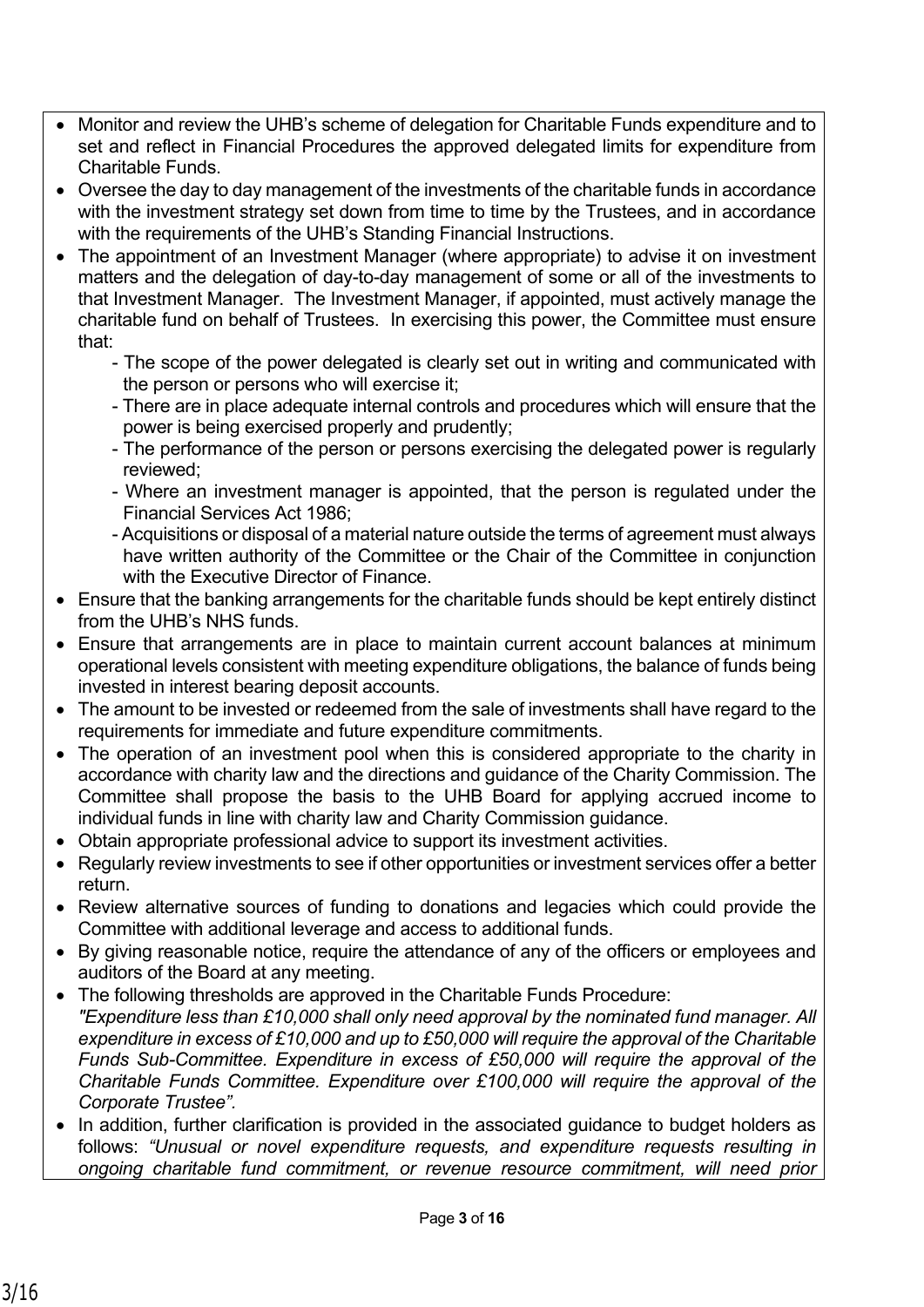*Charitable Funds Committee approval prior to purchase, regardless of value. If this is deemed to be necessary [by senior finance staff], the authorised signatory will be advised."*

- It also states that the following expenditure types require Committee approval: *"Research & development expenditure", "Pay expenditure", "Training including conferences/seminars etc. requiring attendance of participants outside the UK".* Therefore, items requiring urgent Chair's Action will generally be expenditure on equipment greater than £50,000 value, or anything that falls under the criteria above. All expenditure requests made via Chair's Actions will be considered on a case by case basis, as an exception rather than the rule. The presumption will be that other than equipment (in excess of £50,000) and smaller research projects (up to £25,000), items can be deferred to the next meeting.
- The Chair's decision on which items can be approved outside of the Committee will be final and all items approved outside of the full Committee will be reported to the next Committee meeting for ratification.
- The Committee will seek assurance on the management of principal risks within the Board Assurance Framework and Corporate Risk Register allocated to the Committee and provide assurance to the Board that risks are being managed effectively and report any areas of significant concern e.g. where risk tolerance is exceeded, lack of timely action, etc.
- Recommend acceptance of risks that cannot be brought within the UHBs risk appetite/tolerance to the Board through the Committee Update Report.

# **2. Charitable Funds Sub-Committee**

There is currently one Sub-Committee reporting to the CFC; the Charitable Funds Sub-Committee (CFSC), which has been constituted from 1st April 2017.

The Sub-Committee was established following a review of charitable funds governance arrangements at a local level to provide assurance to the CFC that HDdUHB's policies and procedures are followed in relation to the control and management of our named charitable funds. At the CFC meeting held on  $30<sup>th</sup>$  June 2021, Members agreed to proposed changes to extend the membership to include the Assistant Director of Legal and Patient Support. In September 2020, the CFC reviewed the function of the CFSC and approved amendments to the CFSC's terms of reference in relation to its overall purpose, operational responsibilities, membership, frequency and format of meetings. The CFSC's current membership is comprised of colleagues from across HDdUHB with both operational and clinical backgrounds from within the portfolios of members of the Executive Team. The first meeting of the CFSC, under its revised terms of reference and with its new membership, was held on 10<sup>th</sup> May 2021. At this meeting, Members received a presentation on the charitable funds held by HDdUHB, the purpose and responsibilities of the CFSC, in addition to key considerations in relation to charitable expenditure, to ensure that the charity's grant-making policies and procedures are understood and can be adhered to in line with the CFSC's terms of reference.

During 2021/22, the Sub-Committee has met on 5 occasions:

- 10<sup>th</sup> May 2021
- 12th July 2021
- 10th September 2021
- 16th November 2021
- 10th January 2022 meeting stood down due to operational pressures.
- 7th March 2022

The operational responsibilities of the Sub-Committee are to: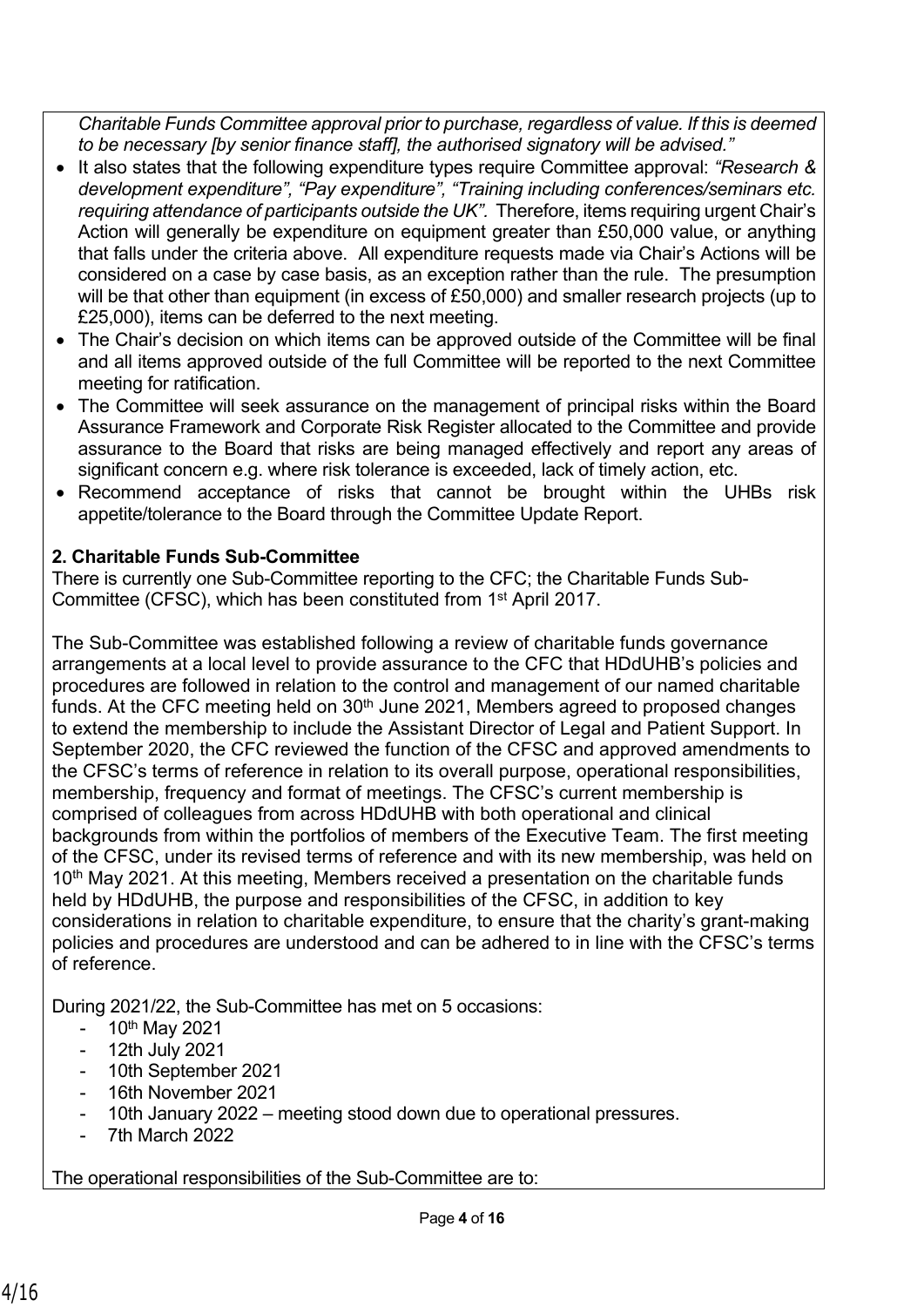- Provide scrutiny with a view to approving or rejecting all requests for expenditure over £10,000 and under £50,000 against named charitable funds, within the scheme of delegation for authorisation of charitable funds expenditure.
- Consider and recommend for approval all requests for expenditure over £50,000 against named charitable funds, within the scheme of delegation for authorisation of charitable funds expenditure.
- Provide scrutiny and onward assurance to the Charitable Funds Committee on charitable expenditure.
- Provide scrutiny with a view to approving or rejecting to all unusual or novel expenditure requests of any value, and any expenditure requests resulting in ongoing charitable funds commitment, prior to Charitable Funds Committee consideration.
- Consider with a view to approving or rejecting all requests for the establishment of new charitable funds.
- Provide quarterly written updates to the Charitable Funds Committee.

# **2.1 Sub-Committee Feedback**

The Sub-Committee is required to report to the CFC on a quarterly basis to provide assurance that it is exercising its duties in line with its terms of reference. During 2021/22, the CFC received quarterly written reports from the Sub-Committee highlighting the key areas of work scrutinised, key risks, issues, and matters of concern.

This included:

Sub-Committee Update to the June 2021 CFC meeting

• Members received an update on the work of the Sub-Committee for the period March to May 2021. Members approved revisions to the CFSC's terms of reference for onwards approval by the CFC to reflect the CFSC's new membership following nominations from the Executive Team, and a recommendation to extend the membership to include the Assistant Director of Legal and Patient Support was considered and supported for CFC's approval. Two requests for the establishment of new charitable funds were considered at the May 2021 CFSC meeting for Glangwili General Hospital (GGH) and Prince Philip Hospital (PPH) Intensive Care Units, which were supported in principle subject to the outcome of a wider review of scheduled care charitable funds.

Sub-Committee Update to the September 2021 CFC meeting

- Members received an update on the work of the Sub-Committee for the period June to September 2021. Three requests were approved by the Sub-Committee at a combined value of £40,158. The following matters were considered by the CFSC during this reporting period, for noting by the CFC:
	- $\circ$  Revenue consequences of charitable purchases the CFSC received feedback that concerns had been raised at the Sustainable Resources Committee meeting held on 23<sup>rd</sup> August 2021 regarding the revenue consequences to HDdUHB from charitable funds purchases. The CFSC recognised the need for controls to be put in place to ensure the consideration and acceptance of ongoing revenue costs associated with all charitable purchases, not only for medical equipment. The CFSC received assurance at its November 2021 meeting that the Assistant Director of Finance (Financial Planning & Statutory Reporting) had confirmed that a process will be established within the Finance Business Partnering Team to highlight and capture any revenue consequences to HDdUHB at the time a charitable funds purchase is made.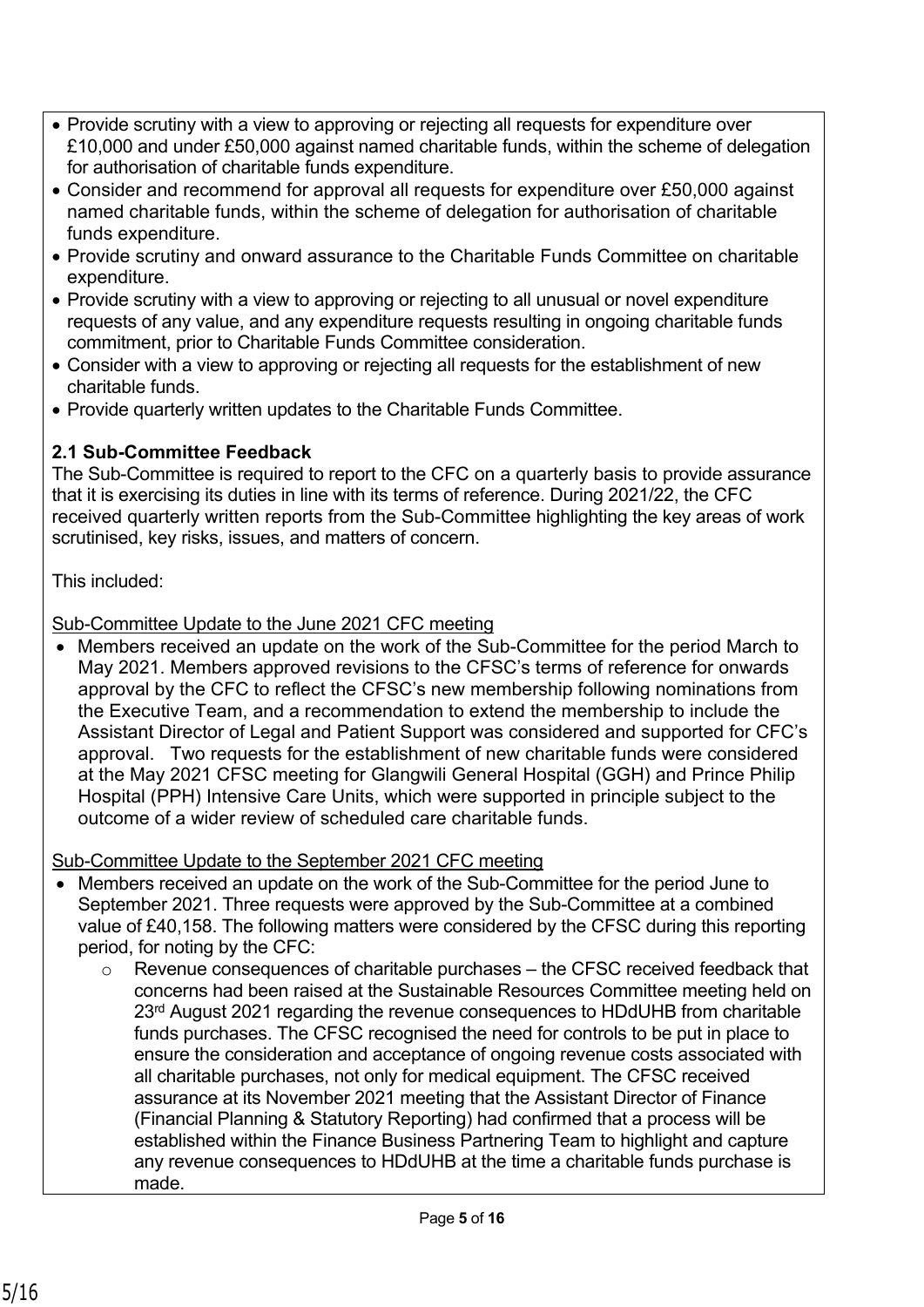- o Discretionary Capital Programme: Discussions were held with the Capital Planning team to establish a process to capture details of any capital bids eligible for charitable funds and how to liaise with fund managers to discuss charitable funds as a possible source of funding. The CFSC received assurance at its November 2021 meeting that HDdUHB's 2022/23 capital priorities would be confirmed by the end of February 2022, which would enable the Capital Planning and Hywel Dda Health Charities team to identify any capital bids eligible for charitable funds and to discuss supporting any priorities from charitable funds with the relevant fund managers
	- o Learning and Development: Discussions were held with the Head of Workforce Education and Development, Assistant Director of Nursing (Nursing Practice) and Head of Nursing (Clinical Education) regarding organisation wide training needs that could be supported by charitable funds, in addition to equitable access to charitable funds for learning and development opportunities. The CFSC received assurance at its March 2022 meeting that the HDdUHB Learning & Development Policy is to be reviewed during Q4 2021/22 and consideration given to the role that charitable funds could play in supporting extended learning opportunities for staff including higher award studies. It was noted that this review would also consider equitable access to training as not all services have access to sufficient levels of charitable funds.

# Sub-Committee Update to the November 2021 CFC meeting

• Members noted that the update report had been deferred to the March 2022 CFC meeting due to the timings of the meeting schedules. It was agreed that the update report from the CFSC meeting held on 16<sup>th</sup> November 2021 would be presented to the Committee at its March 2022 meeting, in addition to the update reports from the CFSC meetings held on  $10<sup>th</sup>$ January 2022 and 7<sup>th</sup> March 2022.

# Sub-Committee Update to the March 2022 CFC meeting

• *To be completed following March 2022 CFC meeting*

# **2.2. Investment Sub-Committee**

At the November 2021 meeting, the Committee received the Investment Sub-Committee's Terms of Reference for information and were advised that the proposed establishment of the new Sub-Committee is as a result of discussions held at the previous Committee meeting in regard to working more closely with the Hywel Dda Health Charities investment advisors to explore the benefit to patients and the population from investment returns. The Committee noted that the Sub-Committee will hold its initial meeting in the New Year and that the Terms of Reference would be presented to the Committee for approval, once available. \**Further update to be provided following the March 2022 CFC meeting*

# **3. Membership of the Charitable Funds Committee**

From the terms of reference approved in July 2021, the membership of the Committee was agreed as the following:

- Independent Member (Chair)
- Independent Member (Vice-Chair)
- 3 x Independent Members
- Chief Executive
- Director of Finance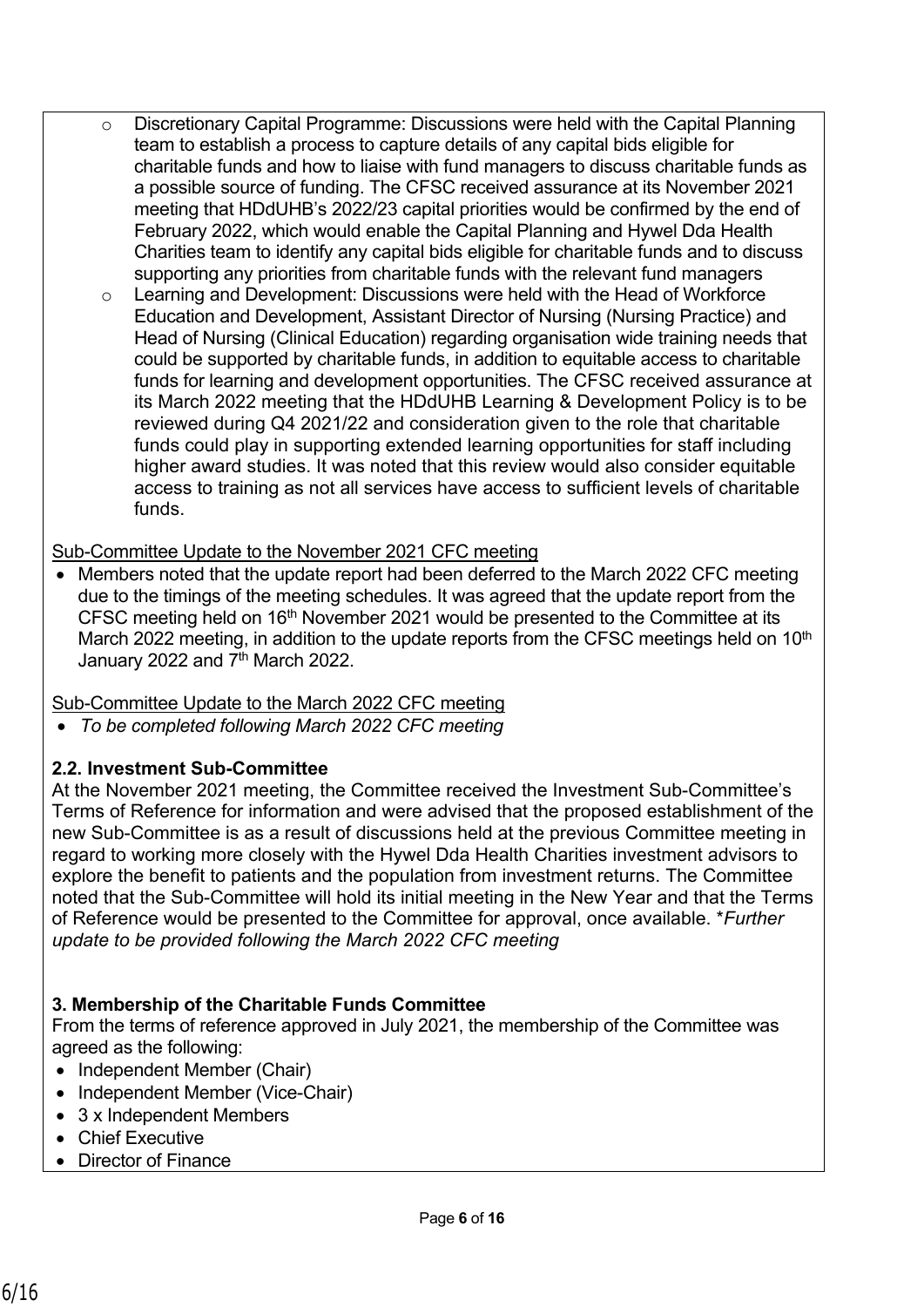• Director of Nursing, Quality and Patient Experience (Lead Director for Hywel Dda Health Charities).

In attendance:

- Assistant Director of Finance (Finance Systems and Statutory Reporting)
- Senior Finance Business Partner (Accounting & Statutory and Reporting)
- Chair of the Charitable Funds Sub-Committee
- Head of Hywel Dda Health Charities
- Staff Side Representative.

The Committee's membership ensures that HDdUHB's charitable funds are managed by a clearly identifiable body of people (as the corporate trustee) who take responsibility for the management and control of the funds.

# **4. Meetings**

Since April 2021, CFC meetings have been held on four occasions and were quorate at each:

- $\bullet$  30<sup>th</sup> June 2021
- 27<sup>th</sup> September 2021
- $\bullet$  30<sup>th</sup> November 2021
- $\bullet$  15<sup>th</sup> March 2022

# **5. Reporting to the Board**

As the CFC is directly accountable to the Board for its performance, following each meeting it provides an assurance to the Board through a formal written update report, which is presented to the subsequent Committee meeting for information. These reports highlight any significant matters which require the Board's attention and are also used to request Corporate Trustee ratification of any relevant decisions made by the Committee. The Committee provided update reports to the Board during 2021/22 on the following dates:

- $\bullet$  29<sup>th</sup> July 2021
- $\bullet$  25<sup>th</sup> November 2021
- $\bullet$  27<sup>th</sup> January 2022
- 31st March 2022

# **6. Matters Escalated to Board**

During 2021/22, no key risks and issues/matters of concern were escalated to the Board for consideration.

# **6.1 Matters Requiring Board Level Decision or Approval**

At the 2021 CFC meeting, the Terms of Reference for the Committee were agreed and presented to the Board for approval on 29<sup>th</sup> July 2021. At the November 2021 CFC meeting, the Committee requested Board ratification, in its role as Corporate Trustee, of the approved Final Annual Report and Accounts 2020/2021. The Committee further requested Board ratification, in its role as Corporate Trustee, of the approval of charitable funds expenditure of £228,000 over the following 3 financial years to support funding for phase 2 of the Cancer Psychological Support (CaPS) Project: Psychological Support for People Affected by Cancer and the Cancer Workforce. The Committee also requested Board ratification, in its role as Corporate Trustee, of the approval of charitable funds expenditure of £180,941 to be spent on creating rest areas for staff across HDdUHB in line with the Staff Welfare and Wellbeing: Creating Rest Areas for our Staff report.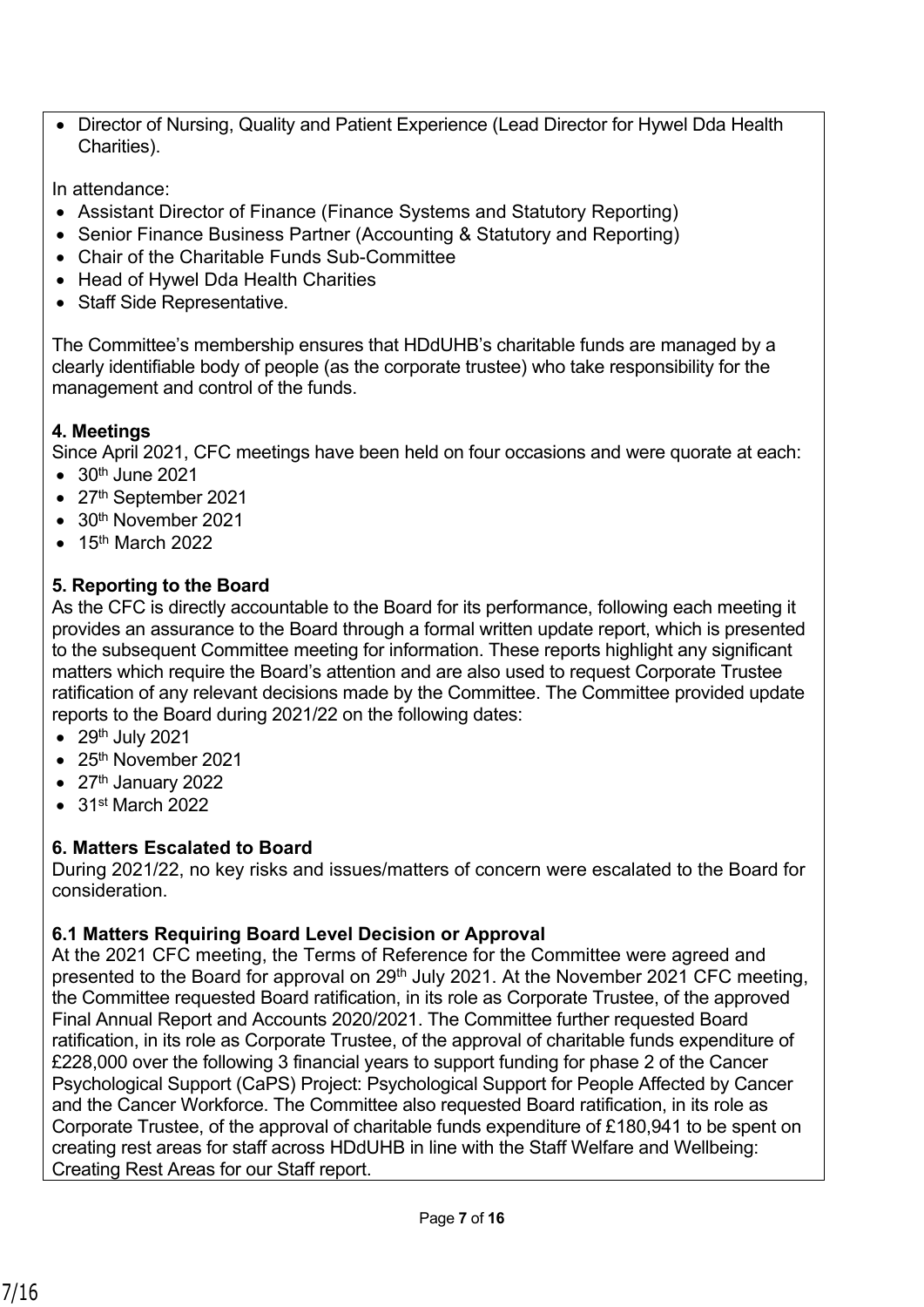# **7. Committee Terms of Reference and Principal Duties**

In discharging its duties, the CFC has undertaken work during 2021/22 against the following areas of responsibility:

# **7.1 Financial Control**

The Financial Procedure 420 - Charitable Funds: Financial Administration and Governance Procedure, which includes expenditure guidelines, is in place to ensure that there are sufficient management controls to provide assurance that:

- Spending is in accordance with objects and priorities agreed by the CFC.
- Criteria for spending charitable monies are fully met.
- Accounting records are maintained.
- Devolved decision making is within specified parameters.

HDdUHB's Standing Financial Instructions cover the charity in so far as it is possible. However, where it is not possible to follow the Standing Financial Instructions, prior authority needs to be sought through the Committee and ratified by the Board.

Charitable Funds are managed through HDdUHB's Oracle finance system in line with the Health Board's financial procedures. Internal Audit and Audit Wales conduct annual audits of the financial procedures in place.

Internal staff expertise ensures that all Charity Commission requirements and changes are adhered to and reported to the CFC as they occur.

## **7.2 Agreed Spending Objectives and Charitable Expenditure**

Charity law recognises 'the relief of those who are ill including the support of those who care for the sick' as a charitable purpose. HDdUHB's charitable funds must therefore only be utilised to support activity over and above its NHS responsibilities by providing additional benefits to frontline healthcare.

Every request for charitable expenditure must be approved by staff with the necessary authorised limits before being passed on to the Finance team for assessment and final authorisation. At the September 2021 meeting, the Committee approved the proposed amendments to the Charitable Funds Expenditure Eligibility Criteria, providing clarification on what is considered eligible and ineligible expenditure relating to staff benefit to ensure that the intended charitable outcome is not too remote from the immediate and direct effect of the expenditure on NHS patients. It was noted that the Digital Improvement Team continues to provide support to the process with the development of an electronic application form.

Expenditure over £50,000 and expenditure under £50,000 which is unusual or contentious, is presented to the CFC as it arises, and is discussed and agreed prior to being committed.

**7.3 Resources to Maintain Management and Control of Charitable Funds** Staff are employed by HDdUHB to ensure the effective management and operations of its charitable funds. Salary costs are reclaimed from the charity's resources to support the following duties:

- Maintenance of accounting systems
- Production of annual accounts
- Compilation of management information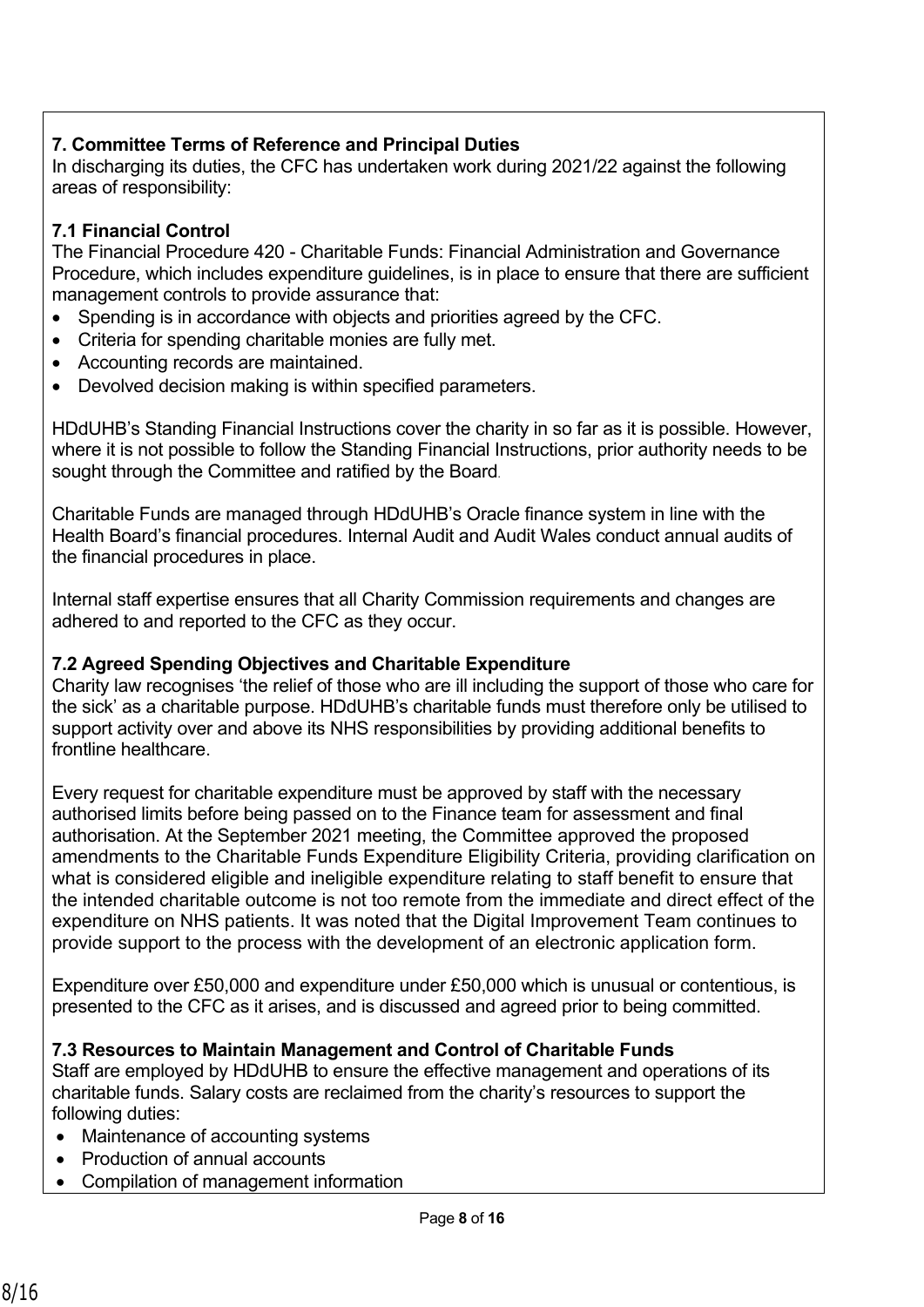- Scrutiny of expenditure proposals to ensure propriety
- Preparation of committee papers
- Fundraising and support to internal and external stakeholders

The Committee considers these costs on an annual basis when a report is submitted at the final meeting of each financial year to seek approval to cover both pay and non-pay costs associated with the running of the charity.

## **7.4 Risk Management**

The Chief Executive and Director of Finance are accountable for financial control. The Director of Finance is responsible for maintaining an effective system of internal financial control. The minimum control standards laid down by Welsh Government have been in existence throughout the financial year. The minimum control standards apply equally to the management of the charity by officers of the UHB as to the exchequer funds of the UHB. In this way the major risks to which the charity is exposed have been reviewed and systems have been established to mitigate those risks.

Historically, the Committee's risk register has had high-risk scores around a number of risks relating to public confidence and reputational damage. However, recent efforts to rebuild trust and confidence have significantly helped to reduce the risks to the charity as mitigating actions have had an impact.

At the June 2021 meeting, the Committee received an update on a new risk assigned to the CFC; Risk 1130 *failure to increase charitable funds income and expenditure, associated with the delivery of the Hywel Dda Health Charities planning objective for 2021/22* (Planning Objective 2E). Members received assurance from the actions in place to mitigate the new risk and agreed that it could be managed at directorate level with any concerns escalated to the CFC as and when required.

At the September 2021 meeting, the Committee agreed that Risk 743: *Risk of reputational damage and decrease in charitable giving if the Health Board (HB) becomes implicated by default, in events outside of the HB's control, due to association, or perceived association with any external charitable organisations* could be closed, and that a risk-based approach be undertaken to manage any future issues that may arise relating to the risk at an operational level with appropriate management actions.

*\*Further update to be provided following the March 2022 CFC meeting*

#### **7.5 Investments and Performance**

The charity retains the services of investment advisors to manage its investment portfolios. Policy is set by the charity trustee in its instruction to its advisors. The advisors are instructed to manage the portfolios to produce both income and capital returns, and manage those funds within the value they retain on the accounts. The charity also holds funds in short term investments that are not managed by the investment advisor. The CFC monitors the performance of the Investment Advisor (Sarasin & Partners LLP) through the quarterly Integrated Performance Report presented to the Committee.

At its meeting in September 2021, the Committee received the Investment Advisor Performance Report from Sarasin, noting that the combined value of the portfolio is £9 million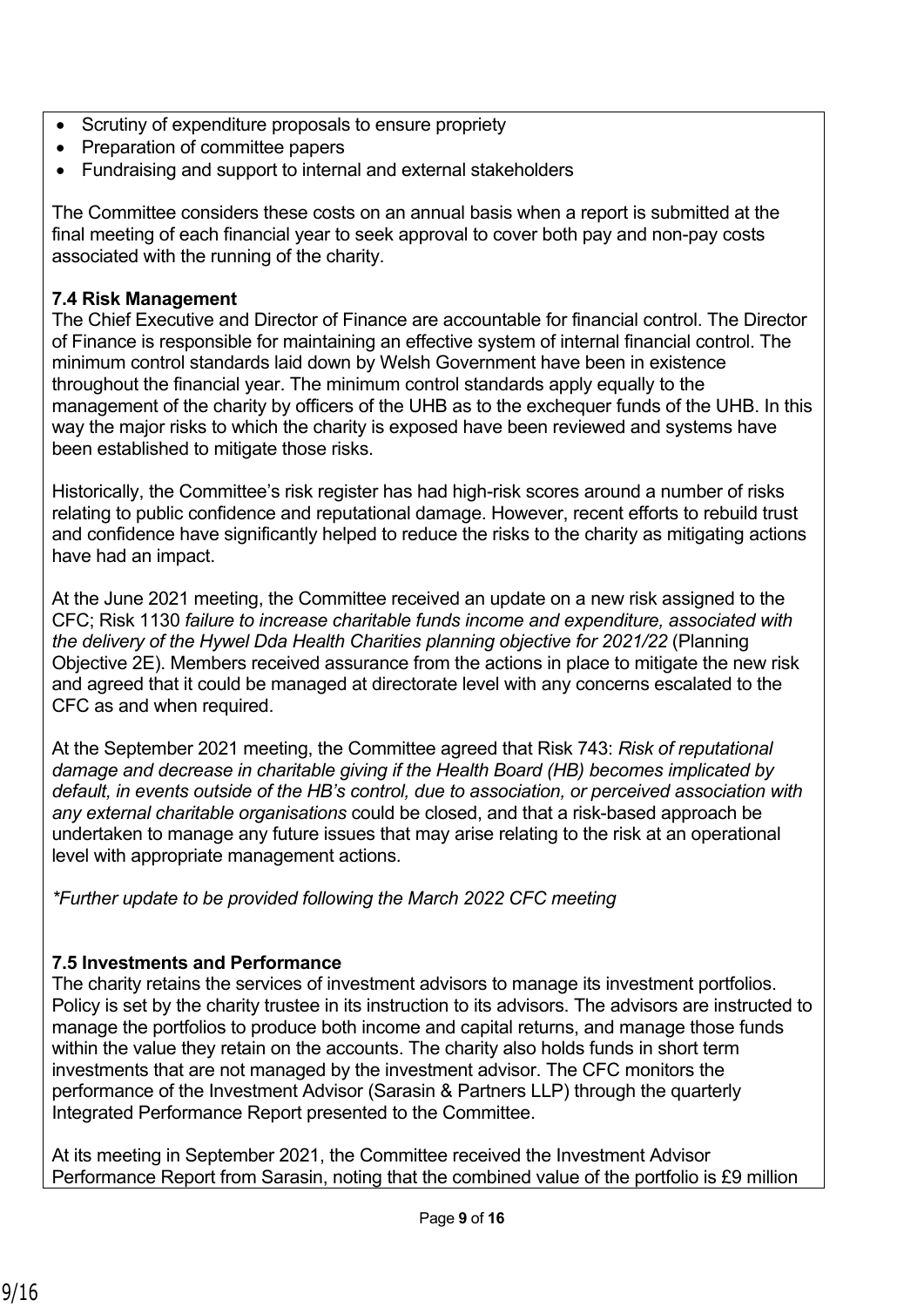with a strong performance demonstrated in 2020. Whilst the short term relative performance for the first half of 2021 has been challenging, recent improvement with a portfolio increase of 8.2% to date was noted. The Committee discussed how the positive impact of investments on society could be demonstrated in future reporting and agreed to explore the development of a reserve strategy for the Health Board. Further discussion took place regarding the technicality of the report and the use of high level investment advisor language, with the consensus that the information needs to be translated in a clear way for Members. The Committee was advised that the Health Board's contract with Sarasin is due to expire in December 2021 and a tendering process commenced in January 2021. *\*Further update to be provided following the March 2022 CFC meeting.*

# **7.6 Reserves**

The charity has a reserves policy and has defined reserves to be the element of funds that are unrestricted and uncommitted. The charity holds reserves of 10% of the value of its fixed asset investments and £500,000, and shall only fall below to cover losses in value of those investments. In order to maintain the reserves as low as possible, it is important that expenditure plans are developed for all funds. Reserves are needed where there may be insufficient balances in individual restricted and designated funds to meet the objectives of those funds. There is also a need for reserves where there may be a requirement to incur expenditure which is exclusively charitable, and cannot be funded from revenue, for which there is not a relevant fund.

# **7.7 Internal Audit**

Internal Audit undertake annual reviews to evaluate the adequacy of procedures and controls, to ensure compliance, and to provide reasonable assurance over:

- Achievement of management objectives for the systems
- Use of resources in accordance with donor's requirements
- Compliance with policies and procedures
- Safeguarding assets.

No internal audit has been undertaken since July 2020, which provided a substantial level of assurance as to the effectiveness of the system of internal control in place to manage the risks associated with Charitable Funds and was presented to the Committee in September 2020. Internal Audit has advised that the requirement for a Charitable Funds audit is assessed as part of their annual planning process, which is currently underway. Once this process has been completed, they will be able to advise if an audit will be undertaken in the 22/23 audit year.

# **7.8 Compilation of Annual Report and Accounts**

As part of its delegated role, the CFC reviews, approves and adopts the charity's annual report and accounts on an annual basis. Audit Wales conducts an annual audit of the charity's annual reports and accounts with the outcome reported to the Committee as well as to the Audit and Risk Assurance Committee (ARAC). The annual audit provides assurance that all financial procedures are being adhered to. The 2020/21 annual report and accounts were approved by the CFC at the November 2021 meeting, following the audit undertaken by Audit Wales, prior to presentation to Public Board at its meeting on 27th January 2022 for ratification in its role as Corporate Trustee.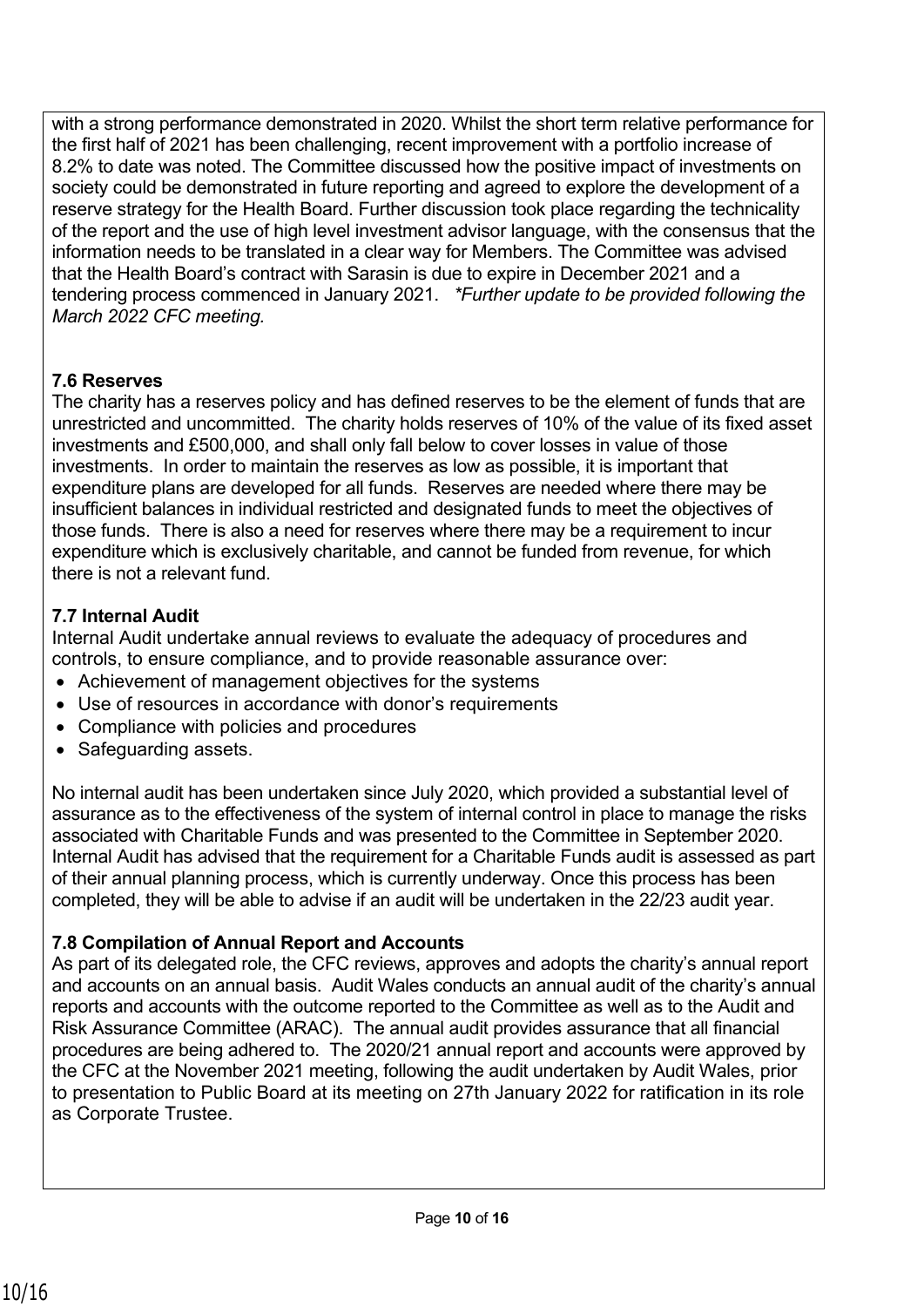## **7.9 Professional Development**

The Board, as Corporate Trustee, has a sound knowledge of the purpose of the charity and the procedures that govern its operations to fulfil its duties.

All Board Members (Executive Directors and Independent Members) are aware of their statutory duties and responsibilities to the charity and have unrestricted access to officers of the charity to enquire about its activities.

The Committee receives regular updates on relevant changes to charity law and any other areas of interest via verbal updates from staff, papers from the Charity Commission or from the national Healthcare Financial Management Association (Charitable Funds Special Interest Group).

An overview of the charity and roles and responsibilities of the corporate trustee has been developed as part of the formal induction arrangements for new Board Members, led by the Corporate Governance Team, with a more informal induction undertaken by the Head of Hywel Dda Health Charities for new Committee members, when required. The Independent Members Handbook and the newly developed Independent Members Scrutiny Toolkit both include an overview of the responsibility as the Corporate Trustee. A training session for new and current Board Members was provided by the Head of Hywel Dda Health Charities and Assistant Director of Corporate Legal Services and Public Affairs on 17<sup>th</sup> August 2021.

#### **7.10 Integrated Hywel Dda Health Charities Performance Report**

The Committee received an update on the charity's performance and position at the June 2021, September 2021, November 2021 and March 2022 meetings, noting the increased growth in income. The substantial work undertaken by the Hywel Dda Charities Team was acknowledged, particularly in light of the exceptional circumstances during 2020 and 2021.

At the June 2021 meeting, the Committee was pleased to note the net assets of the charity had increased by £1,206,245 for the period ending 31<sup>st</sup> March 2021 and that the charity's overall income from donations, grants and legacies to 31st March 2021 had increased by 20.75% in comparison to the previous financial year.

At the September 2021 meeting, the Committee was pleased to note the net assets of the charity had increased by £97,000 for the period ending 31<sup>st</sup> July 2021, however, the charity's overall income from donations, grants and legacies decreased by 72.9% in comparison to the same period the previous financial year. The Committee received assurance that the decrease represented a national trend and that increases in legacy are expected during the current financial year, with mitigating actions in place to increase income levels, e.g. the Hywel Dda Health Charities Lottery and the Bronglais General Hospital (BGH) Chemotherapy Day Unit capital fundraising appeal. The Committee supported three shortlisted proposals bidding for the further allocation of £96,804 from the NHS Charities Together Stage 2 Community Partnership Grants for which Hywel Dda Health Charities is eligible to apply, including the Safeguarding team's proposal for an independent domestic violence advocate, hosted by third sector organisations, for WGH and BGH Accident and Emergency departments to provide follow up contact and support for staff responding to instances of domestic violence at a cost of £63,000 over two years; the Nutrition and Dietetics team's proposal to develop a pilot to support the Dyfed Drug and Alcohol Service (DDAS) in all three local authority areas for two years at a cost of £21,000; and a Paediatric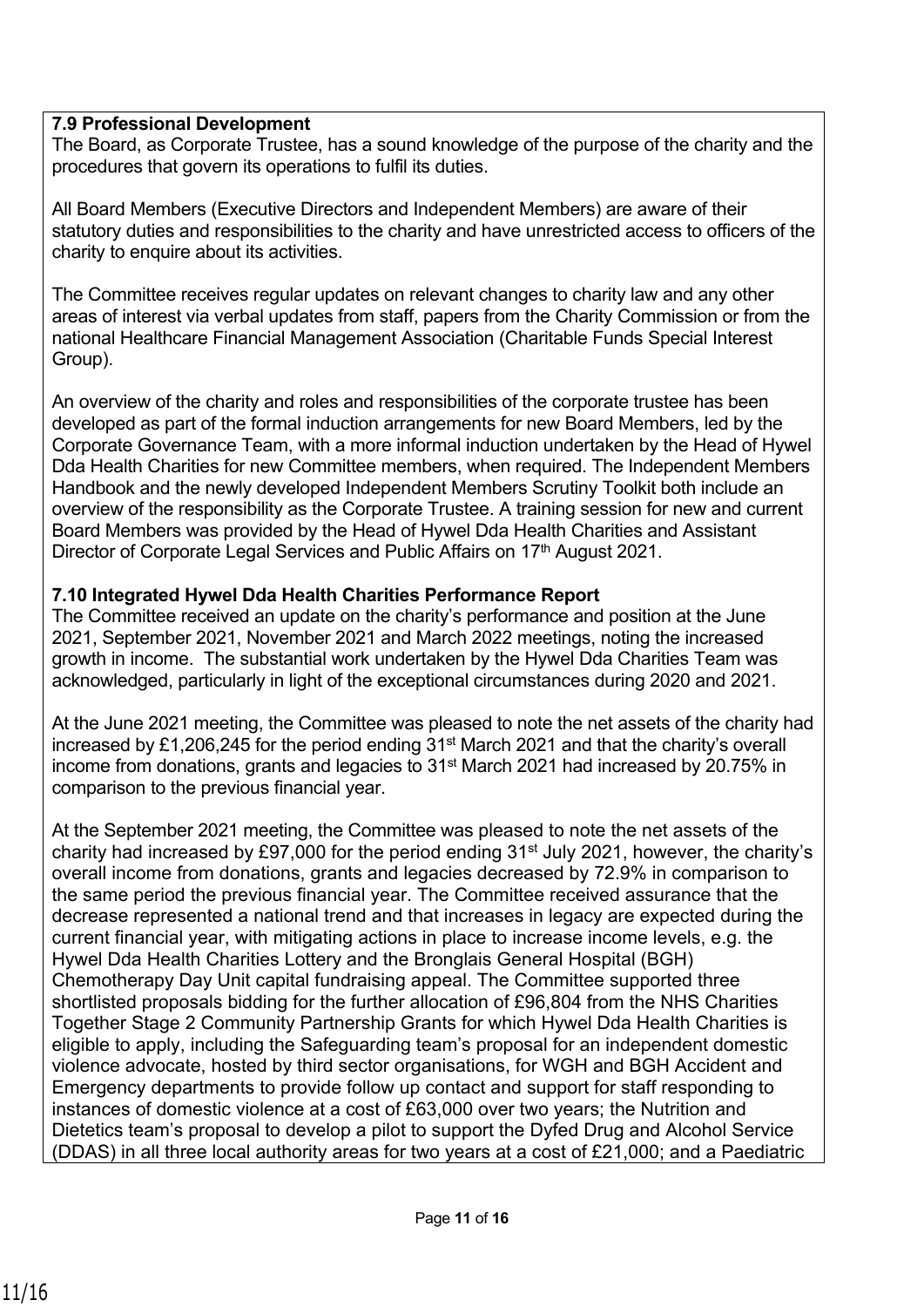Palliative Care Family Counsellor proposal to fund 6-12 months of a two year bid via the NHS Charities Together funding stream.

At the November 2021 meeting, the Committee noted that the net assets of the charity had decreased by £379,790 for the period up to 30<sup>th</sup> September 2021 and received assurance that it is envisaged that the launch of the Hywel Dda Health Charities Lottery and the BGH Chemotherapy Day Unit capital fundraising appeal will help to stabilise income levels during the remainder of 2021/22. The Committee noted that the charity's overall income from donations, grants and legacies to 30<sup>th</sup> September 2021 had decreased by 51.3% in comparison to income received for the same period in the previous financial year and were advised that the decrease in income had been expected and could be attributed to the unprecedented support the charity received in 2020/21, the significant level of grant funding received from NHS Charities Together during this period, and the significant impact of the COVID-19 pandemic on UK charitable giving, community fundraising and mass participation events. The Committee received assurance that work is being undertaken to stabilise income levels during the remainder of 2021/22 and that HDdUHB is performing on par or better in comparison with other NHS Charities including those across Wales. The Committee noted that the reported position for the total of governance and support costs (including finance and fundraising costs) incurred up to  $30<sup>th</sup>$  September 2021 was £195,050; an underspend of £17,873 against budget. The Committee also a net surplus from unrestricted apportionments across funds of £20,223 for the period ending  $30<sup>th</sup>$  September 2021, which is sufficient to cover the governance and support costs and audit fees incurred by the charity.

\* *Further update to be provided following the March 2022 CFC meeting*

# **8. Chair's Actions**

Outside of Committee meetings, the Chair has delegated authority to act on behalf of the Committee. Chair's Actions typically focus on the approval of items of expenditure over £50,000, as required by the charitable funds approval thresholds. Requests for Chair's Actions are infrequent, however are always accompanied by detailed papers for audit and reporting purposes, with any activity reported back to the next Committee meeting for ratification. During 2021/22, one item regarding Christmas charitable expenditure was considered and approved under Chair's Action, prior to ratification by the Committee at its meeting on 30<sup>th</sup> November 2021. This was for approval of the specified increased limits of expenditure, approval of the inclusion of specified categories of expenditure within the Charitable Funds Financial Administration and Governance Procedure, and approval of a maximum allocation of £20,000 from the general Support for Life Response fund to support charitable expenditure for Christmas 2021.

# **9. Other areas of responsibility**

During 2021/22, the CFC also received and considered the following:

• The Self-Assessment of Committee Effectiveness (2020/21) Report, comprising the outcomes from the annual self-assessment exercise. The Committee received assurance at its meeting on 30<sup>th</sup> November 2021 that all actions from the CFC Self-Assessment 2020/21 are either complete or being progressed within the agreed timescales. It was noted that the suggestion to develop processes for evidencing the impact of charitable expenditure is a key phase of the Committee's planning objective and this work will be undertaken during Quarter 4, 2021/22 with support from the Health Board's Research and Development team. It was also noted that the proposed establishment of the Investment Sub-Committee will address the suggestion for increased understanding of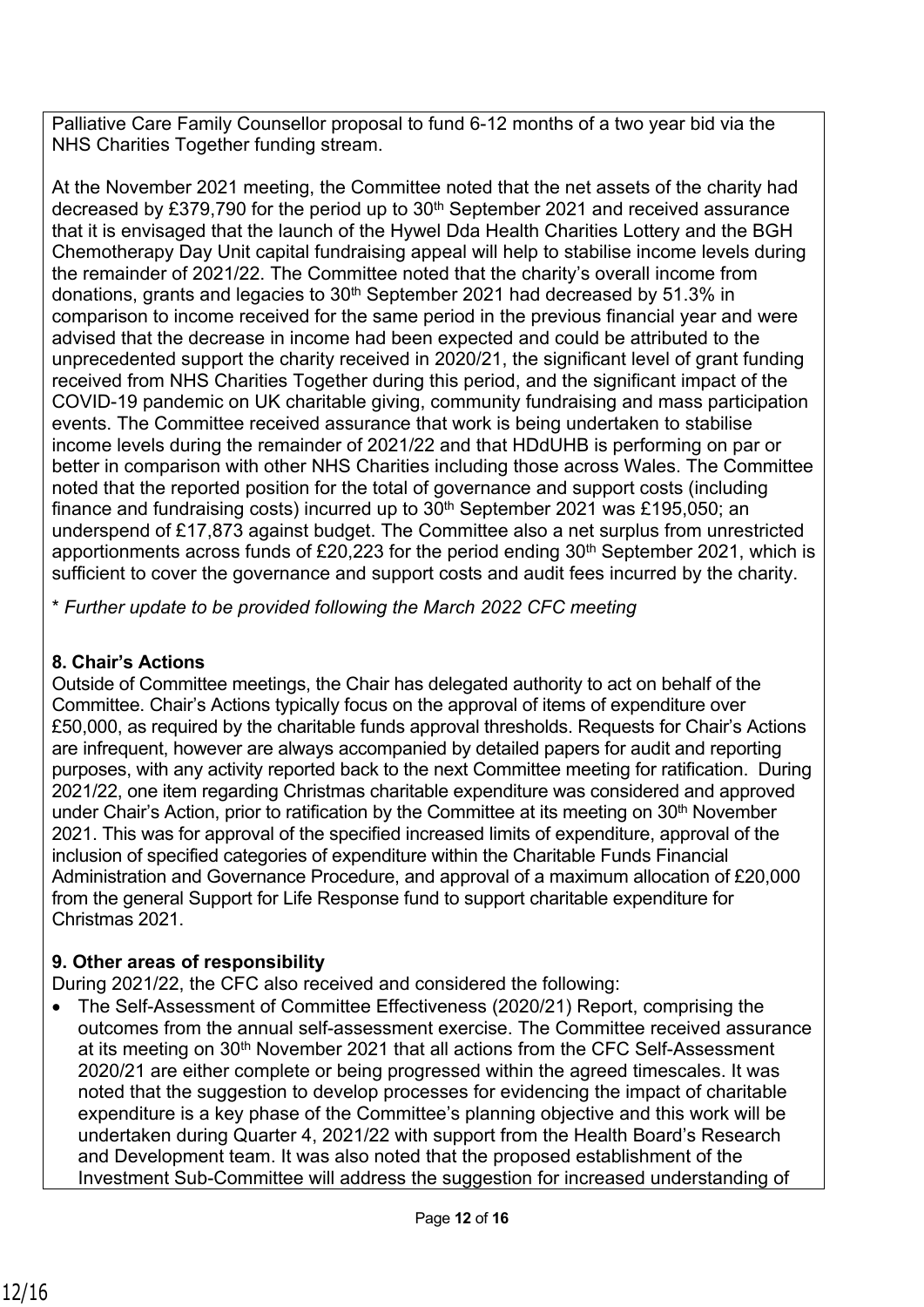the Investment Advisor Performance presentations amongst Members. In relation to the suggestion for further examination of learning from successes and failures from outside the organisation, the Committee was informed that Hywel Dda Health Charities team continues effective engagement with fellow NHS charities in terms of best practice which are highlighted in relevant CFC papers. In relation to the suggestion for future reports from the Charitable Funds Sub-Committee to reference the strategic goal the charitable investment is supporting, it was agreed that this will be taken forward by the Chair of the Sub-Committee supported by the Head of Hywel Dda Charities and the Senior Finance Business Partner. In relation to the suggestion that processes could be made more streamlined and clarified to make it easier for staff to submit applications, it was agreed to establish newly revised arrangements, together with an updated electronic application form, for completion in the first quarter of 2022. In relation to the suggestion that public support for the NHS should not be taken for granted and efforts need to continue to demonstrate the importance of the funds raised and what these are used for, it was noted that regular internal and external communications are issued regarding the way in which charitable funds are used and the positive difference donations to the charity make. It was further noted that a key objective of the Health Charities newly appointed Senior Communications Officer would be to develop this work.

- The annual CFC Assurance Report, submitted to ARAC in June 2021, to provide assurance that the CFC's terms of reference, as set by the Board, are being adequately discharged.
- Regular update reports relating to assurance on the Health Board's planning objective aligned to the Committee, providing assurance on the current position in regard to the progress of Planning Objective 2E, in order to provide onward assurance to the Board that progress is on track to achieve against its key deliverables. The planning objective states that, *from April 2021 develop a programme of activities which promote awareness of the Health Board's official charity and the opportunities available to raise and use funds to make a positive difference to the health, wellbeing and experience of patients, service users and staff across Hywel Dda University Health Board. Develop clear processes for evidencing the impact of our charitable expenditure on our patients, service users and staff fundraising activities and expenditure on our staff, the patients and the public with the aim of increasing our income and expenditure levels on an annual basis.*
- Examples of charitable funds expenditure and the impact of support. The examples presented included:
	- o A presentation highlighting the positive impact of charitable funding contribution to the refurbishment of Wards 9 and 10, WGH on patient and staff experiences. The Committee was informed that the project, completed in March 2020, addressed a long standing requirement to improve the clinical environment, including patient privacy, patient dignity, infection control measures and sex segregation criteria, all of which are strongly associated with modern healthcare environments. Included in the scheme had been the refurbishment of Ward 9 as a decant area whilst the Ward 10 works were undertaken. Ward 9 also had a similar long standing requirement to improve the clinical environment. The Committee was informed that £3.153 million had been received from Welsh Government's All Wales Capital Programme to undertake the project, with donations totalling circa £300,000 received from the Elly's Ward 10 Flag Appeal and other charitable donations. The Committee was advised that the post-project evaluation had been a key phase within the capital project to allow the Health Board to reflect on the extent of the benefits of the refurbishment, assess whether the project achieved its investment objectives, and identify any lessons learnt. Positive feedback from patients was collated via Family Liaison Officers on Ward 10 in terms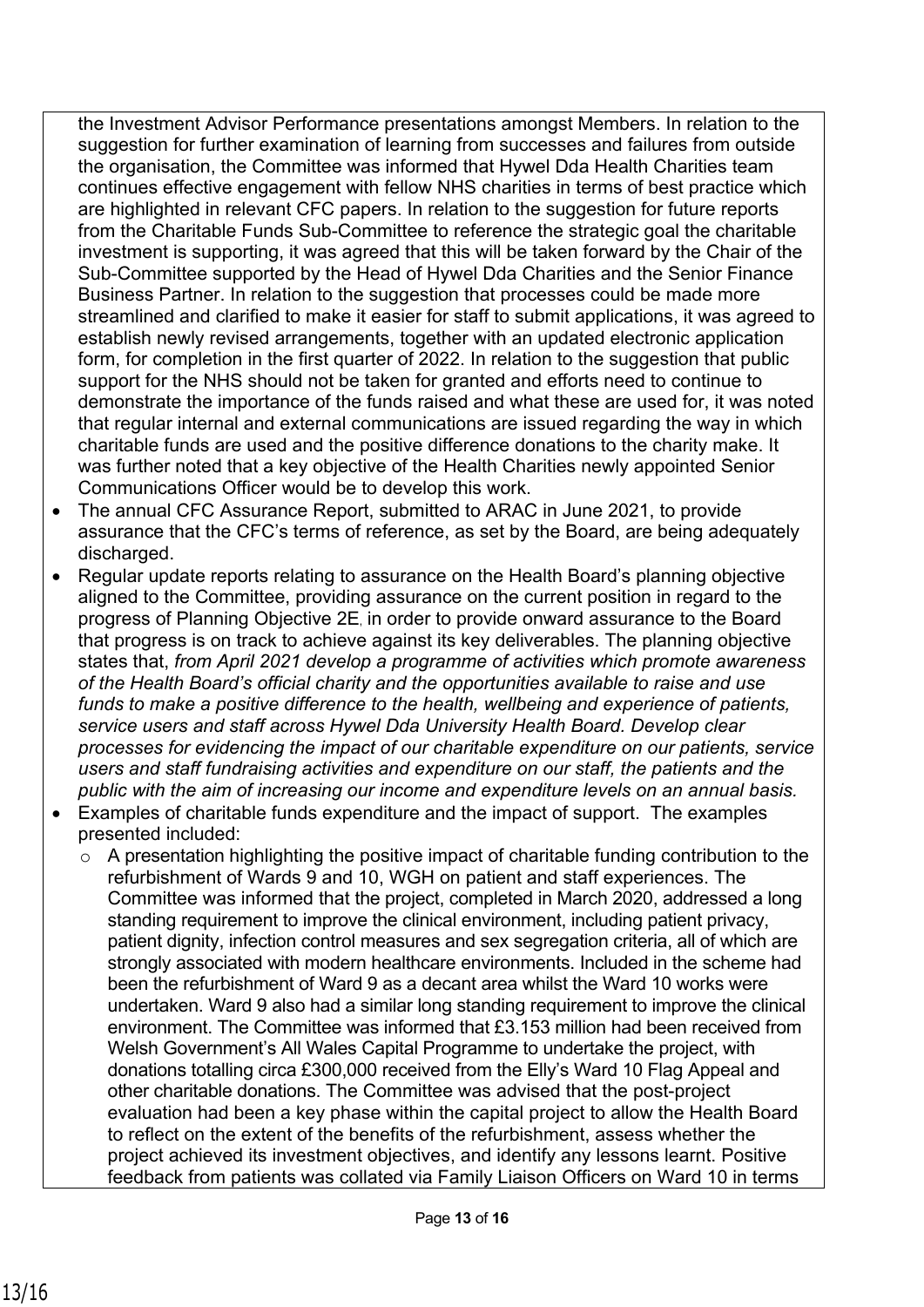of the environment. In addition, feedback from wider stakeholders highlighted the impact of the project amongst the wider cancer services network in Pembrokeshire in boosting morale from the knowledge that end of life services would be supported in a modern, welcoming, and dignified environment for patients and their families.

- o A fundraising update at the June 2021 meeting, noting that in line with the objective of the charity to increase income levels by 10% on an annual basis from April 2020 to March 2023, income increased by 20.75% in 2020/21 compared to 2019/20. The Committee also noted the development and launch of a fundraising campaign relating to unrestricted general funds which has raised over £100,000, the fundraising events planned for 2021-23, and the creation of a range of new stewardship merchandise.
- o Presentations on the charity's investments by Mr Alexander True and Mr Tom Lindsey, Sarasin Investments, with the Committee receiving assurance that the portfolios of the charity had performed well against the required performance indicators and would continue to be monitored.
- o Funding application to fund a pilot project for a part time family counsellor (0.6wte) over a period of twenty four months, at a cost of £55,996, to facilitate and provide psychological support to meet the mental, emotional health and well-being needs of children and young people (CYP) and their families who are living with a life limiting or life threatening diagnosis. The Committee noted the benefits of the family counsellor role and approved the funding in principle subject to establishing links with the Health Board's Value Based Healthcare team, and subject to the development of a workforce plan and exit strategy as part of the evaluation process. It was agreed that an update would be presented to the Committee in September 2022.
- o Funding application for Haemodynamic monitoring equipment in Glangwili General Hospital (GGH) to improve access to diagnostic coronary angiography Health Boardwide. The Committee supported the application for £86,800.00 funding for procurement of the diagnostic coronary angiography haemodynamic monitoring equipment to enable GGH's Radiology Room 3 to provide this service.
- o Funding application for the Phase 2 of the Cancer Psychological Support (CaPS) Project: Psychological Support for People Affected by Cancer and the Cancer Workforce. The Committee approved the request for the allocation of £228,000 over the next 3 financial years to support funding for phase 2 of the CaPS Project, subject to ratification by the Corporate Trustee.
- o Funding application for the Staff Welfare and Wellbeing: Creating Rest Areas for our Staff report where the Committee approved charitable funds expenditure of £180,941 to be spent on creating rest areas for staff across HDdUHB subject to ratification by the Corporate Trustee. The Committee also approved the apportionment of funds following engagement with the Operational Planning and Delivery Programme and other key stakeholders, to be endorsed by the Director of Workforce and Organisational Development (Executive Lead for staff welfare and wellbeing) and received assurance that progress and assurance reports would be submitted to the People, Organisational Development and Culture Committee and the Charitable Funds Committee, via the Discovery Report Action Plan.
- o An update on the Trainee Haematology Clinical Nurse Specialist Proposal for Ceredigion and Pembrokeshire, with the Committee informed that 2 part-time posts had been approved and the recruitment process undertaken. The Committee welcomed a further update at its meeting in September 2022 to present feedback once the posts are fully operational.
- o An evaluation of the purchase of a Faxitron Machine for Prince Philip Hospital (PPH) Breast Care Unit presented by Mr Yousef Shariah, Consultant, explaining the significant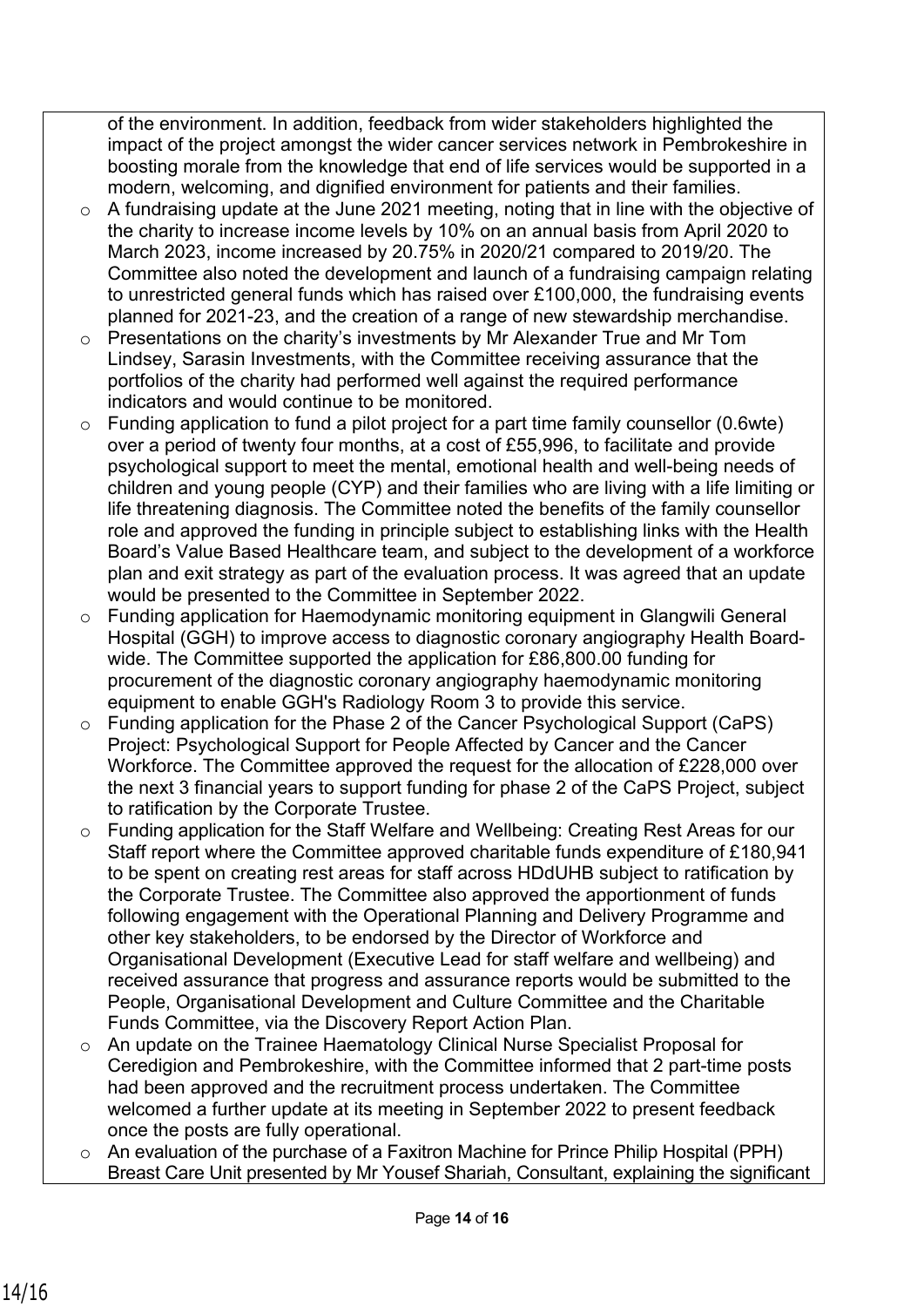contribution to the wellbeing of patients that has been made possible with this piece of equipment. The Committee received assurance that the purchase of the Faxitron machine has reduced the length of time for surgical operating procedures, reduced the length of time that a patient is under anaesthetic, and decreases the need for a patient to return for further surgery.

- o Approval of the development of a fundraising appeal for a new Chemotherapy Day Unit (CDU) at BGH, with the Committee endorsing and recommending for approval by the Corporate Trustee an additional contribution of £671,301.09 from HDdUHB charitable funds for development, subject to the development being approved at the July 2021 HDdUHB Public Board meeting. Following Corporate Trustee approval, the campaign launched on 30<sup>th</sup> November 2021 and the Committee acknowledged the positive engagement of staff with the campaign.
- o An update provided on Hywel Dda Health Charities activities, advising that the Hywel Dda Health Charities Lottery launched in September 2021 had received 428 weekly plays by 30<sup>th</sup> November 2021, representing already a third of the expected activity for the first year's delivery. The Committee received examples of promotional material produced for giving in memory and legacies and received assurance that the Free Will campaign, which launched on 1st October 2021, offering fifty free wills to staff and members of the public would contribute to increasing the legacy income of the Hywel Dda Health Charities. Members were informed that new methods of giving had been developed to increase the number of donations, including links to donate online via the charity's page on the main Health Board website. The Committee was advised of the prospect of having a standalone website for the Hywel Dda Health Charities, similar to other health board charities, which would increase its reach and ability to generate income from a wider audience, noting that this would also emphasise the independence of the charity.

# **Argymhelliad / Recommendation**

The Board is requested to endorse the Charitable Funds Committee Annual Report 2021/22.

| <b>Amcanion: (rhaid cwblhau)</b><br><b>Objectives: (must be completed)</b>                                                        |                                           |
|-----------------------------------------------------------------------------------------------------------------------------------|-------------------------------------------|
| Cyfeirnod Cofrestr Risg Datix a Sgôr<br>Cyfredol:<br>Datix Risk Register Reference and<br>Score:                                  | Not applicable                            |
| Safon(au) Gofal ac lechyd:<br>Health and Care Standard(s):<br>Hyperlink to NHS Wales Health &<br><b>Care Standards</b>            | Governance, Leadership and Accountability |
| <b>Amcanion Strategol y BIP:</b><br><b>UHB Strategic Objectives:</b><br><b>Hyperlink to HDdUHB Strategic</b><br><b>Objectives</b> | Not Applicable                            |
| <b>Amcanion Llesiant BIP:</b><br><b>UHB Well-being Objectives:</b>                                                                | Not Applicable                            |